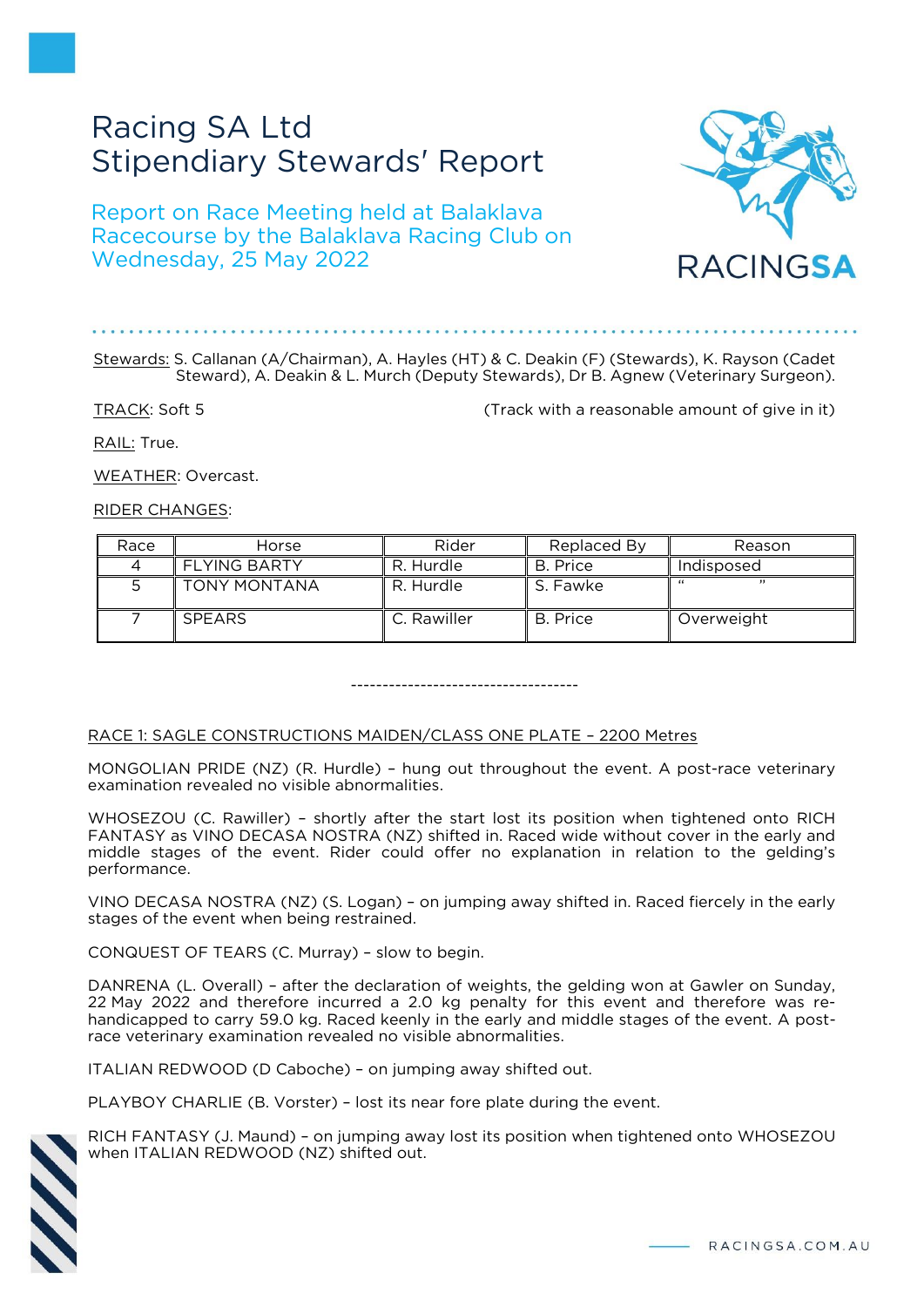# RACE 2: BIRNIE SANDERS HOTEL BROKERS RATING 0 - 54 HANDICAP – 1600 Metres

MR RANGER (C. Murray) – trainer, Ms E. Hubbard advised Stewards prior to the event of a change of tactics in that she would instruct her rider to not lead in today's event. Settled back.

HARRY HOT PANTS (A. Jordsjo) – slow to begin.

NORTHERN SUPERSTAR (D. Caboche) – over raced in the early and middle stages of the event. Rider pleaded guilty to a charge under AR132(7)(a)(ii) in that he used his whip on more than five occasions prior to the 100 metres and was reprimanded. In determining penalty Stewards had regard for the totality of the use of the whip by D. Caboche and noted that he used it on two occasions over the final 100 metres of the event.

FIGHT FOR FREEDOM (J. Toeroek) – rider reported the gelding hung in during the event.

GARRIRE (P. Gatt) – raced keenly in the early and middle stages of the event and laid in under pressure in the straight.

HAPPY ATOM (M. Collett) – hung in under pressure in the straight.

GUEST LIST (E. Wong) – dipped on a number of occasions approaching the finishing line.

#### RACE 3: COOPERS BREWERY BENCHMARK 62 HANDICAP – 1600 Metres

HARBOURING (L. Overall) – on jumping away slipped behind. Raced wide without cover throughout the event. A post-race veterinary examination revealed no visible abnormalities.

FOX D'OR (C. Rawiller) – on jumping away bumped with PINZU (NZ), which shifted in. Laid out under pressure in the straight. Inside the 100 metres rolled out onto CARRY THE MUSKET.

PERFECT ILLUSION (GB) (J. Toeroek) – near the 1200 metres was awkwardly placed on the heels of FLIGHT DECK (NZ), which rolled in.

PINZU (NZ) (S. Metcalfe) – on jumping away shifted in and bumped FOX D'OR. Over raced in the early and middle stages of the event and got its head up on a number of occasions when being restrained.

CARRY THE MUSKET (E. Wong) – inside the 100 metres raced in restricted room momentarily when racing between PERFECT ILLUSION (GB) and FOX D'OR, which rolled out.

FLIGHT DECK (NZ) (R. Hurdle) – near the 1200 metres was awkwardly placed on the heels of PINZU (NZ) which was being restrained, rolled out and shortly after rolled in onto PERFECT ILLUSION (GB).

## RACE 4: SCHWEPPES MAIDEN PLATE – 1050 Metres

The start of this event was delayed approximately 10 minutes.

BLASPHEME (P. Gatt) – slow to begin.

HOT SPARKY (D. Tourneur) – lost its near side winker shortly after the start. Hung in under pressure in the straight.

FLYING BARTY (B. Price) – shortly prior to mounting up, rider, R. Hurdle became ill and was examined by the First Care Medical Personnel and declared unfit to ride. Stewards permitted B. Price to replace R. Hurdle on FLYING BARTY. After being loaded in the barriers became extremely fractious and cast for some time. Underwent a pre-race veterinary examination and was reported unfit to race. Acting on this advice Stewards withdrew FLYING BARTY at 2.04 pm. Trainer, Mr W. Clarken was advised that the filly must perform to the Stewards' satisfaction in an Official Barrier Trial prior to a future race start. A further veterinary examination post-race revealed the filly to have minor abrasions and contusions to the legs. Mr. Clarken was further advised a veterinary certificate of fitness is required prior to presenting the filly for a future trial or race start.

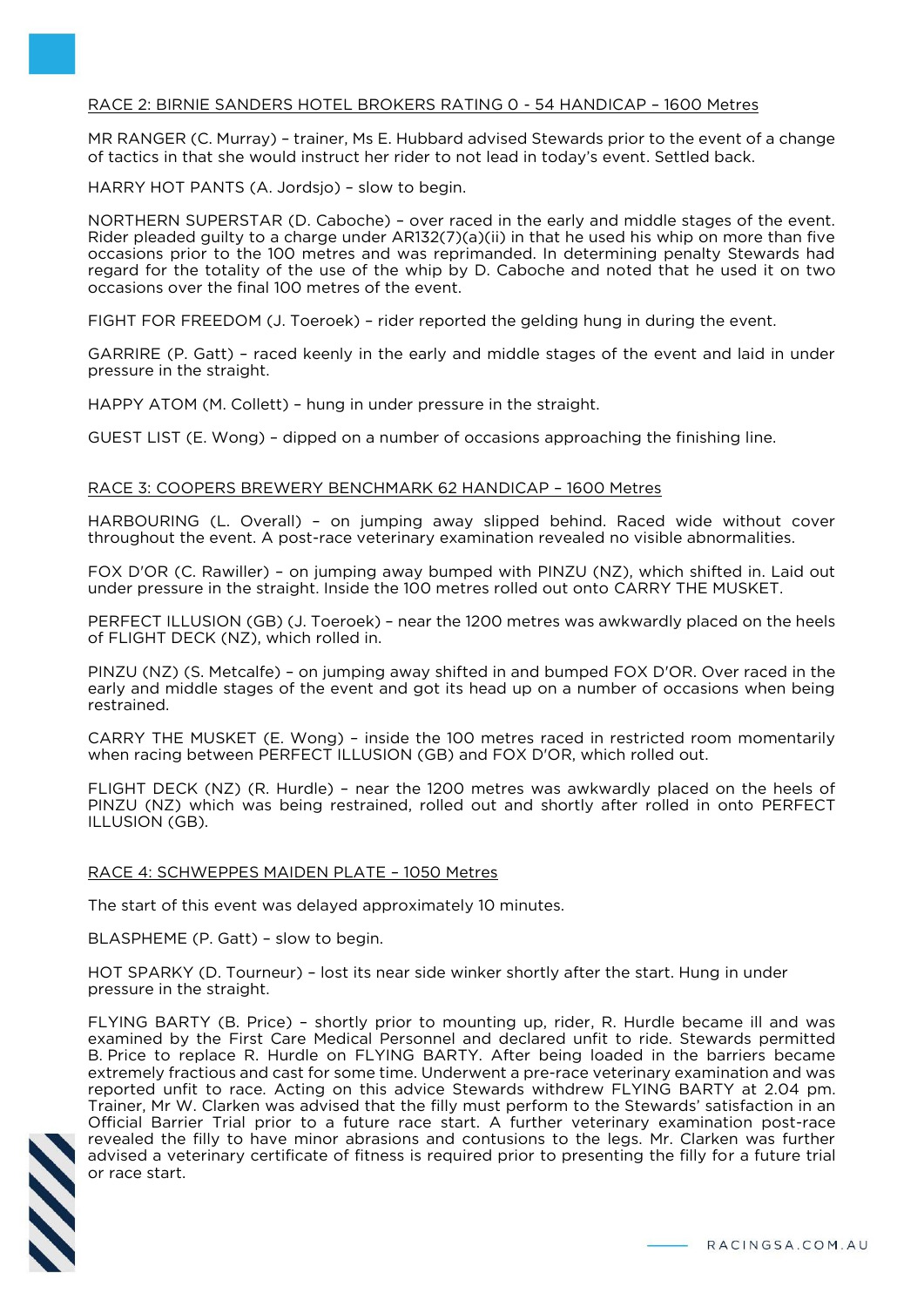# RACE 4: SCHWEPPES MAIDEN PLATE – 1050 Metres (cont'd)

MADAM PRANCEALOT (S. Logan) – which was in the inside barrier next to FLYING BARTY, which became cast and kicked out, was kicked by FLYING BARTY and underwent a pre-race veterinary examination and was reported to be unfit to race. Acting on this advice Stewards withdrew MADAM PRANCEALOT at 2.04 pm. A further veterinary examination post-race revealed the filly to have lacerations and contusions to the mid cannon region and a laceration to the lateral side of the near hind fetlock. Trainer, Mr D. Jolly was advised a veterinary certificate of fitness is required prior to accepting for a future trial or race.

MAGIC AND MORE (J. Holder) – hung out throughout the event. Near the 800 metres became awkward in its action for a short distance.

SPIRITUAL GAL (A. Chung) – which was in the outside barrier next to FLYING BARTY, which became cast and kicked out, was kicked by FLYING BARTY and underwent a pre-race veterinary examination and was reported to be unfit to race. Acting on this advice Stewards withdrew SPIRITUAL GAL at 2.04 pm. A further veterinary examination post-race revealed the filly to have bruising and abrasions to the near hind leg. Trainer, Mr J. O'Connor was advised a veterinary certificate of fitness is required prior to accepting for a future trial or race.

Stewards permitted the start of this race to be effected notwithstanding the fact that FLYING BARTY was cast under the barrier structure, following consultation with and advice from the Starter.

Following this event, R. Hurdle was re-examined by the First Care Medical Personnel and ruled unfit to fulfil his engagement in Race 5.

#### RACE 5: AUSTIN CONDON MEMORIAL MAIDEN PLATE – 1400 Metres

The start of this event was delayed approximately two minutes owing to the delay experienced in the previous event.

MILITARY PRESS (A. Jordsjo) – hung out throughout the event. Near the 1000 metres was awkwardly placed on the inside of INOTELL for a short distance.

FAMILY ADDITION (B. Vorster) – a post-race veterinary examination revealed a lower than expected heart rate.

INOTELL (J. Toeroek) – a post-race veterinary examination revealed no visible abnormalities.

MASTER AT ARMS (NZ) (B. Price) – raced wide without cover throughout the event.

TONY MONTANA (S. Fawke) – slow to begin and over raced in the early and middle stages of the event.

RED ROOF (S. Metcalfe) – hung in under pressure in the straight.

Following this event, R. Hurdle was re-examined by the First Care Medical Personnel and ruled fit to fulfil his remaining engagements.

## RACE 6: ADELAIDE GALVANISING INDUSTRIES BENCHMARK 54 HANDICAP – 1050 Metres

CAPTAIN SOLO (NZ) (D. Caboche) – as the start was effected reared of its own accord and took no part in the event. Trainer, Mr S. Cahill was advised that the gelding would be required to jump away with the field and prove competitive in an Official Barrier Trial prior to a future race start.

DESERT KNIGHT (C. Murray) – jumped away awkwardly, shifted out and bumped MAID IN MILAN.

CHEH CHEH CHARLEE (L. Neindorf) – held up for clear running from the entrance to the straight until the 300 metres when racing between KNICKERBOCKERGLORY and MAID IN MILAN and was obliged to shift in to obtain clear running.

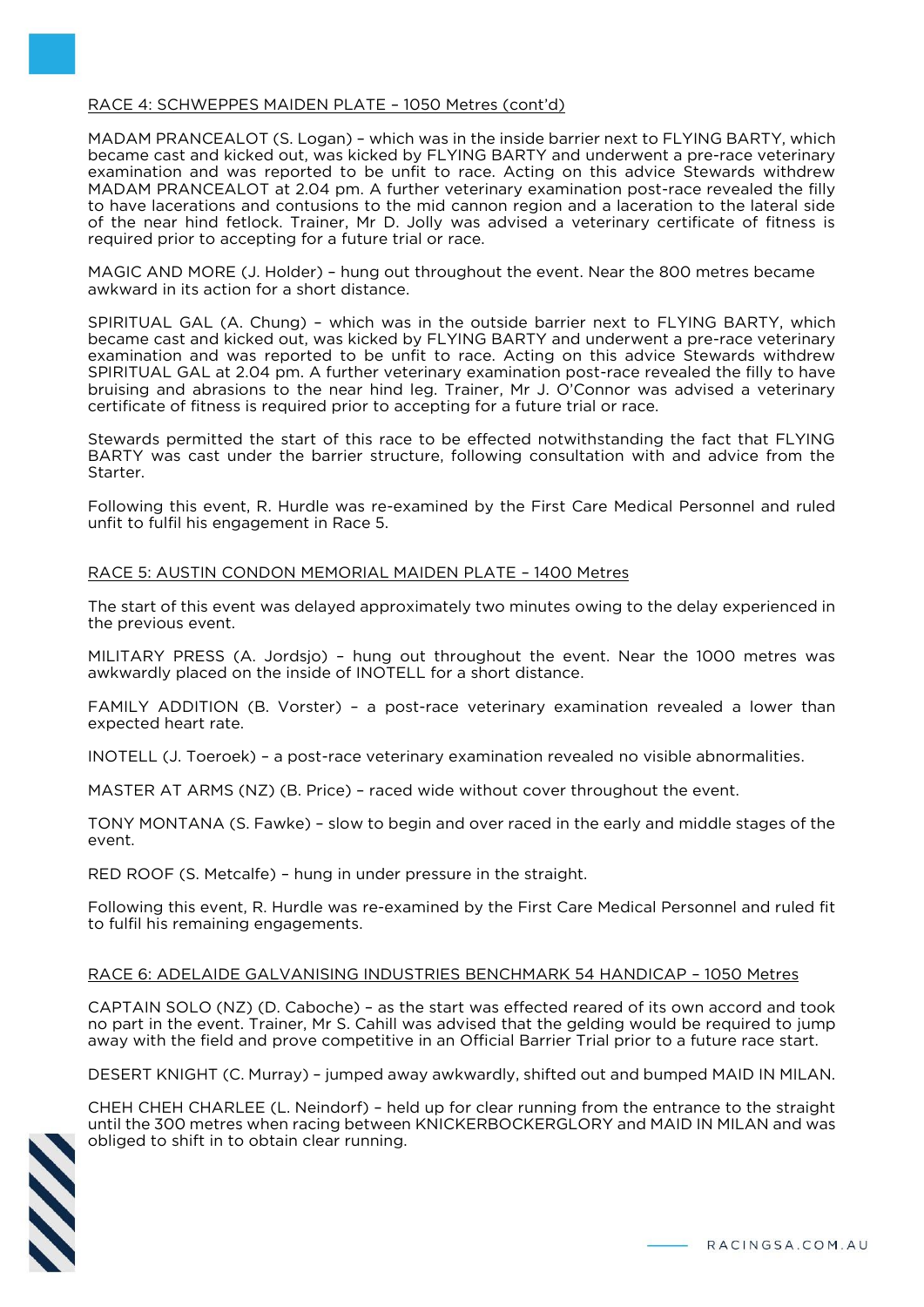RACE 6: ADELAIDE GALVANISING INDUSTRIES BENCHMARK 54 HANDICAP – 1050 Metres (cont'd)

EMINENT SON (J. Holder) - late scratching by order of the Stewards at 8.13 am acting on confirmed advice from Trainer, Mr C. Reardon that the gelding was lame in the off hind leg and would be unfit to start. Trainer, Mr C. Reardon was advised that a Veterinary Certificate of Fitness was required prior to a future trial or race start.

MAID IN MILAN (P. Gatt) – on jumping away bumped with DESERT KNIGHT.

Correct weight for this event was delayed to allow the Stewards, Trainer, Mr S. Cahill and rider, D. Caboche (CAPTAIN SOLO (NZ) (unplaced) and the Starter to view the vision of the start. After doing so Mr S. Cahill made a submission to the Stewards that CAPTAIN SOLO (NZ) be declared a non-starter under AR204(1). After considering the evidence, viewing the vision and acting on their own observations, Stewards declared CAPTAIN SOLO (NZ) to be a starter and declared correct weight.

## RACE 7: MY BUTCHER 36 DEGREE SOUTH FILLIES & MARES BENCHMARK 58 HANDICAP - 1400 Metres

BON PEGASUS (L. Overall) – a post-race veterinary examination revealed no visible abnormalities.

SABAKU (C. Jones) – a post-race veterinary examination revealed no visible abnormalities.

STARSONGARI (J. Doyle) – slow to begin.

HEADPHONES (E. Boyd) – hung out under pressure in the straight. Approaching the 200 metres raced in restricted room to the inside of BELLA SOO for a short distance.

SOUTHERN MAGNOLIA (NZ) (E. Wong) – over raced in the early and middle stages of the event.

DANCING STREAM (P. Gatt) - rider pleaded guilty to a charge under AR132(7)(a)(ii) in that he used his whip on more than five occasions prior to the 100 metres and was reprimanded. In determining penalty Stewards had regard for the totality of the use of the whip by P. Gatt and noted that he used it on three occasions over the final 100 metres of the event.

FREE OF SIN (D. Tourneur) – raced fiercely during the event and proved difficult for the rider to control. Trainer, Mr C. Bieg was advised that a warning had been placed on the mare in relation to its racing manners. A post-race veterinary examination revealed no visible abnormalities.

## RACE 8: TAYLORS WINES RATING 0 - 58 HANDICAP – 1300 Metres

MOSCOW MULE (A. Jordsjo) – raced keenly in the early and middle stages of the event. Hung in under pressure in the straight and proved difficult for the rider to ride out in her normal manner.

TAIPAN TOMMY (J. Potter) – raced in restricted room between LANCER, which was inclined to lay in and PHILLYVONNE, which was inclined to lay out from inside the 400 metres until near the 150 metres. Near the 100 metres when laying in became awkwardly placed on the heels of PHILLYVONNE for a number of strides.

MAGNO (D. Tourneur) – reared as the start was effected and as a result was slow to begin. Trainer, Mr S. Burford was advised that a warning had been placed on the gelding in relation to its barrier manners.

AUGUSTA ROCK (B. Price) – raced wide without cover throughout the event.

LANCER (C. Jones) – inclined to lay in under pressure in the straight.

TIGNANELLO (NZ) (M. Collett) – slow to begin. Rider reported that the gelding did not feel comfortable in its action. A post-race veterinary examination revealed no visible abnormalities.



PHILLYVONNE (E. Boyd) – inclined to lay out under pressure in the straight.

Correct weight for this event was delayed to allow the Stewards and Starter to view the vision of the start in relation to MAGNO.